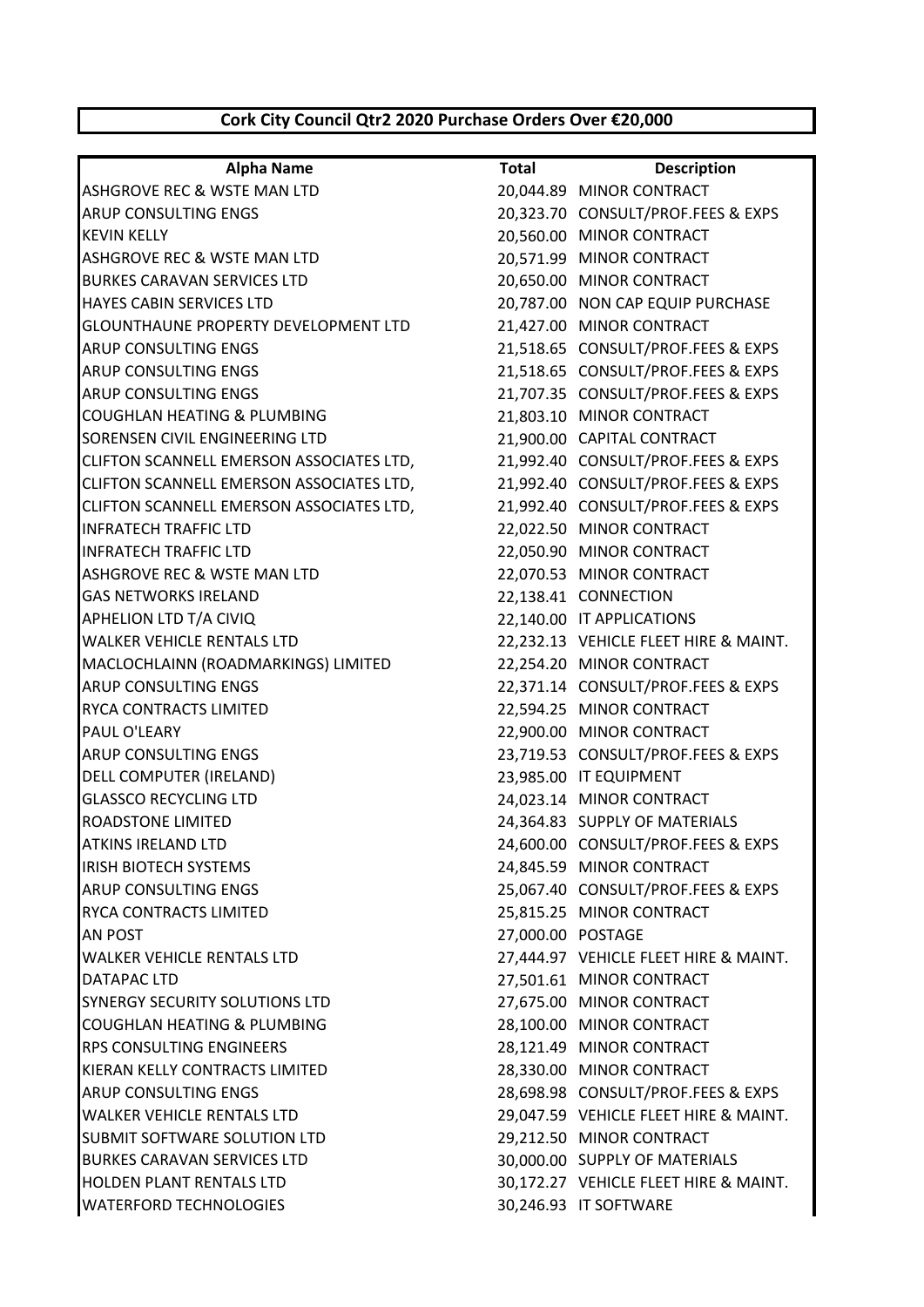NICHOLAS, PATRICK & JOHN FOLEY 31,680.00 SUPPLY OF MATERIALS LEISURE WORLD 31,980.00 MGTMT FEES & SVS CHARGES HOLDEN PLANT RENTALS LTD 33,312.43 VEHICLE FLEET HIRE & MAINT. AIRTRICITY UTILITY SOLUTIONS LTD 33,457.23 MINOR CONTRACT PRECISION INTERIORS LTD 33,490.00 MINOR CONTRACT CDC CORK DIRECT CONSTRUCTION LTD 34,310.00 MINOR CONTRACT ARUP CONSULTING ENGS THE SALE OF SALE 34,673.70 CONSULT/PROF.FEES & EXPS AN POST-STATUTORY ACCS **1998 120 SERVICES** 36,056.82 FINANCIAL SERVICES ARUP CONSULTING ENGS THE SAME CONSULT ON SALES A SEXPS 36,814.21 CONSULT/PROF.FEES & EXPS HOLDEN PLANT RENTALS LTD 36,822.39 VEHICLE FLEET HIRE & MAINT. PETROGAS GROUP LIMITED 36,935.99 FUEL BT COMMUNICATIONS IRELAND LTD 37,538.93 MINOR CONTRACT WALKER VEHICLE RENTALS LTD **38,616.15 VEHICLE FLEET HIRE & MAINT.** DAVID MCGRATH & ASSOCIATES 38,683.67 CONSULT/PROF.FEES & EXPS HOLDEN PLANT RENTALS LTD 39,244.74 VEHICLE FLEET HIRE & MAINT. MICHAEL KELLEHER 39,827.10 MINOR CONTRACT QPARK 41,604.75 MINOR CONTRACT OPEN SKY DATA SYSTEMS LTD 44,589.96 MINOR CONTRACT HWBC CHARTERED SURVEYORS-RENT 44,895.00 RENT ARUP CONSULTING ENGS THE RESERVIEW AS A 45,494.75 CONSULT/PROF.FEES & EXPS K-MAC FACILITIES MANAGEMENT SERVICES 45,570.24 MAINTENACE CONTRACT KEARY MOTORS LTD 46,313.14 VEHICLE FLEET HIRE & MAINT. KEARY MOTORS LTD **ACCOUNT ASSESSED ASSESSED** 46,313.14 VEHICLE FLEET HIRE & MAINT. KEARY MOTORS LTD 46,313.14 VEHICLE FLEET HIRE & MAINT. WALKER VEHICLE RENTALS LTD **46,793.88** VEHICLE FLEET HIRE & MAINT. PETROGAS GROUP LIMITED 46,964.88 FUEL ARUP CONSULTING ENGS **ARUP CONSULTING ENGS 1** AT 67673.20 MINOR CONTRACT DONAL O BUACHALLA 48,892.50 CAPITAL CONTRACT WALKER VEHICLE RENTALS LTD 49,332.60 VEHICLE FLEET HIRE & MAINT. HOLDEN PLANT RENTALS LTD **1.2008 TEAM STATES 100 SOLET STATES AND STATES AND STATES AND STATES AND STATES AND ST** CORK DRAIN & TANK CLEANING LTD **54,292.50 MINOR CONTRACT** PARK MAGIC MOBILE SOLUTIONS LTD 54,921.29 MINOR CONTRACT ARUP CONSULTING ENGS 65,257.75 CONSULT/PROF.FEES & EXPS ARUP CONSULTING ENGS THE SAME CONSULT ON STRUCK SERVICE SERVICE SERVICE SERVICE SERVICE SERVICE SERVICE SERVICE CORK BUILDERS PROVIDERS 57,422.52 MATERIALS HOLDEN PLANT RENTALS LTD 57,918.84 VEHICLE FLEET HIRE & MAINT. MARINA WINDOWS LTD 60,181.09 MINOR CONTRACT TERRY REA 68,068.40 MINOR CONTRACT RPS CONSULTING ENGINEERS 71,899.30 CONSULT/PROF.FEES & EXPS DONAL MURRAY LTD 73,153.56 MINOR CONTRACT DEERMOUNT CONSTRUCTION LTD 76,000.00 CAPITAL CONTRACT WARD & BURKE CONSTRUCTION LTD 77,685.91 CAPITAL CONTRACT CUMNOR CONSTRUCTION LTD 78,300.00 CAPITAL CONTRACT GAS NETWORKS IRELAND 78,401.10 MINOR CONTRACT DONAL MURRAY LTD 78,721.26 ELECTRICIAL CONTRACT DONAL MURRAY LTD 83,452.71 ELECTRICIAL CONTRACT BAM CIVIL LTD **89,500.00 CAPITAL CONTRACT** CUMNOR CONSTRUCTION LTD 100,468.26 CAPITAL CONTRACT PARK MAGIC MOBILE SOLUTIONS LTD 103,698.07 MINOR CONTRACT MURNANE & O SHEA LTD 115,912.74 CAPITAL CONTRACT